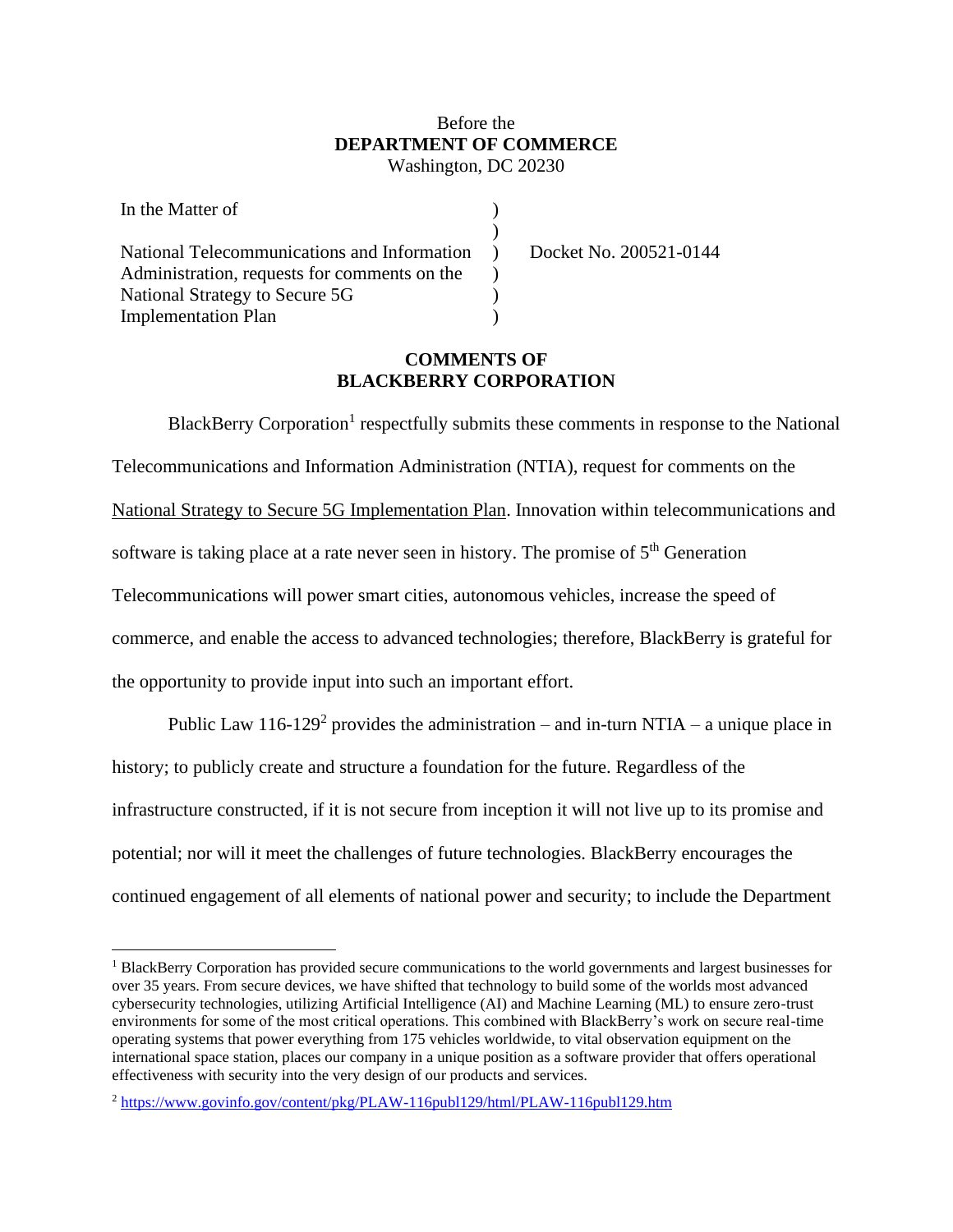of Defense, The National Security Administration, the Department of State, the Department of Homeland Security, and the Department of Energy; as well as, the knowledge and power of American private industry; allied nations; and their private industries. The use of international standards bodies and increased science and technology investment will aid our nation in these efforts and ensure leadership in telecommunications.

In our below remarks we only answer questions from Docket No. 200521-0144 that meet with BlackBerry's expertise; therefore, the parenthetical numbers referenced under the *Lines of Effort* are not ordered but rather references to docket questions, as referenced in the *Federal Register.<sup>3</sup>*

# **I. LINE OF EFFORT ONE: FALCILITATE DOMESTIC 5G ROLLOUT**

*(1) How can the United States (U.S.) Government best facilitate the domestic rollout of 5G technologies and the development of a robust domestic 5G commercial ecosystem (e.g., equipment manufacturers, chip manufacturers, software developers, cloud providers, system integrators, network providers)?* 

From a software perspective there are three key elements that would aid in the implementation and advancement of 5G. First, the current and continued efforts to keep private industry, including the software industry, as part of the conversation. We applaud the foresight of the administration to ensure private industry has a voice in this effort. Second, ensuring embedded systems are designed with over the air update capabilities and high security standard conformance. This will lay a foundation for continued secure software development. Risk

<sup>3</sup> *'the Docket' and 'Federal Register'* in this document refers to *Federal Register / Vol. 85, No. 103 / Thursday, May 28, 2020 / Notices; Department of Commerce, National Telecommunications and Information Administration [Docket No. 200521] RIN 0660-XC047 National Strategy to Secure 5G Implementation Plan.*  <https://www.ntia.gov/files/ntia/publications/fr-secure-5g-implementation-plan-05282020.pdf>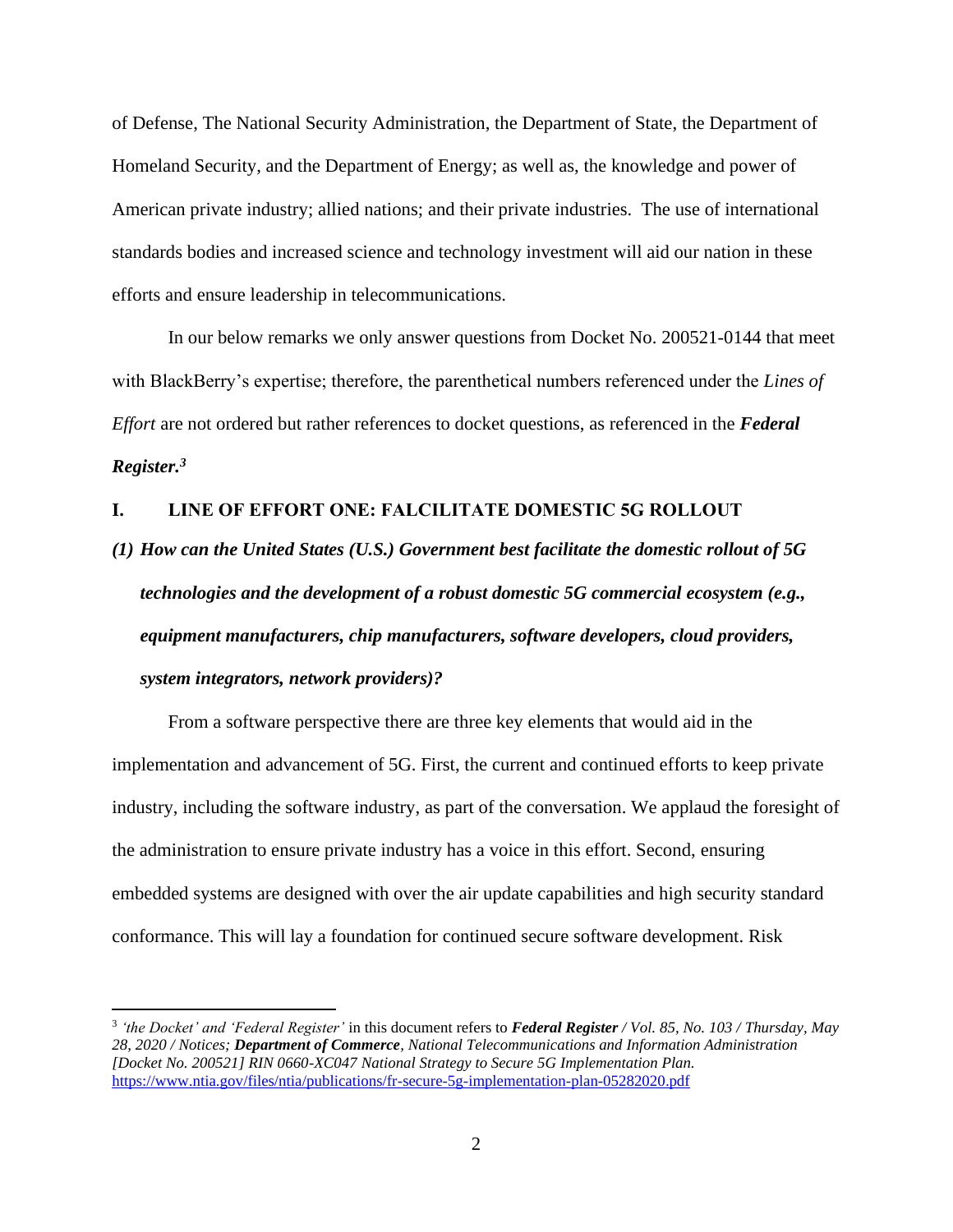mitigations in software begin with an operating system that is secure, versatile, and continually updated. The operating system must meet the highest international standards for safety, such uniform standards allow software developers to build, grow, and improve solutions in certain devices (e.g., automotive)<sup>4</sup>. Finally, the systems within a 5G network should designed with a zero-trust architecture, which requires continuous authentication and validation from endpoint to endpoint, ensuring the end-to-end security that is imperative to the end users.

# *(2) How can the U.S. Government best foster and promote the research, development, testing, and evaluation of new technologies and architectures?*

BlackBerry recommends that the Administration encourages and supports participation in international standards organizations. Such participation provides insight, lessons learned, and enhanced business practices for U.S. companies and Government departments. Although the United States leads in many organizations, we are the smallest participant in the umbrella organization for 5G development. Presently American participation in the 3rd Generation Partnership Project (3GPP) is 8% of total participation.<sup>5</sup> This means, that at present Asia and Europe have a larger voice in setting 5G standards for the world. It also means that the United States is being largely left out of the discussion and the transfer of lessons from the other participants.

<sup>4</sup> *BlackBerry Ultimate Guide to Embedded Systems Security* [https://blackberry.qnx.com/en/embedded-system](https://blackberry.qnx.com/en/embedded-system-security/ultimate-guide/)[security/ultimate-guide/](https://blackberry.qnx.com/en/embedded-system-security/ultimate-guide/)

<sup>&</sup>lt;sup>5</sup> [https://www.3gpp.org/ftp/tsg\\_sa/TSG\\_SA/TSGS\\_87E\\_Electronic/Docs/SP-200127.zip\)](https://www.3gpp.org/ftp/tsg_sa/TSG_SA/TSGS_87E_Electronic/Docs/SP-200127.zip)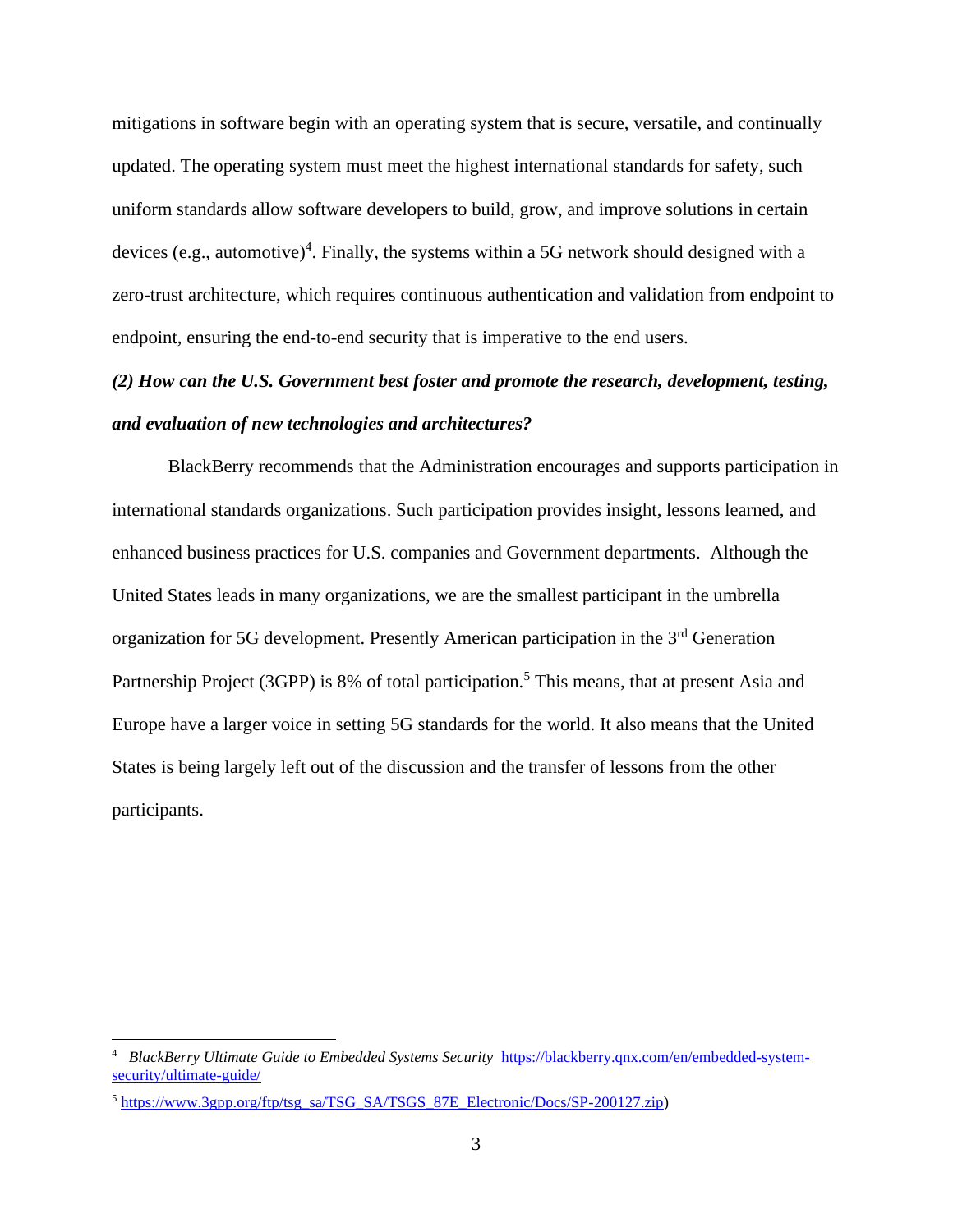*(4) What areas of research and development should the U.S. Government prioritize to achieve and maintain U.S. leadership in 5G? How can the U.S. Government create an environment that encourages private sector investment in 5G technologies and beyond? If possible, identify specific goals that the U.S. Government should pursue as part of its research, development, and testing strategy.* 

Many of the challenges among existing technologies that would utilize 5G are limited by their ability to share spectrum. Applications, such as Vehicle to Everything (V2X), are battling between technologies to retain control of spectrum channels;<sup>6</sup> this creates a failure in the ability for technologies to compete in the market. Instead, they compete in a non-competitive premarket environment. Because of this, BlackBerry supports government promotion of further research in **spectrum sharing**. The importance of this research is the ability to build on longitudinal studies that provide academics with the ability to conduct deep research; as well as provide private companies an offset of risk for long-term products that do not show an early market value.

# **II. LINE OF EFFORT TWO: ASSESS RISKS TO AND IDENTIFY CORE SECURITY PRINCIPLES OF 5G INFRASTRUCTURE.**

# *(1) What factors should the U.S. Government consider in the development of core security*

# *principles for 5G infrastructure?*

The supply chain for 5G will be one of the most diverse in the world. Silicon, devices, applications, and software all create compounding vulnerabilities. Tracking, tracing, and

<sup>6</sup> *FCC Seeks to Promote Innovation in the 5.9 GHz Band,* Federal Communications Commission, Dec 19, 2019 <https://www.fcc.gov/document/fcc-seeks-promote-innovation-59-ghz-band-0>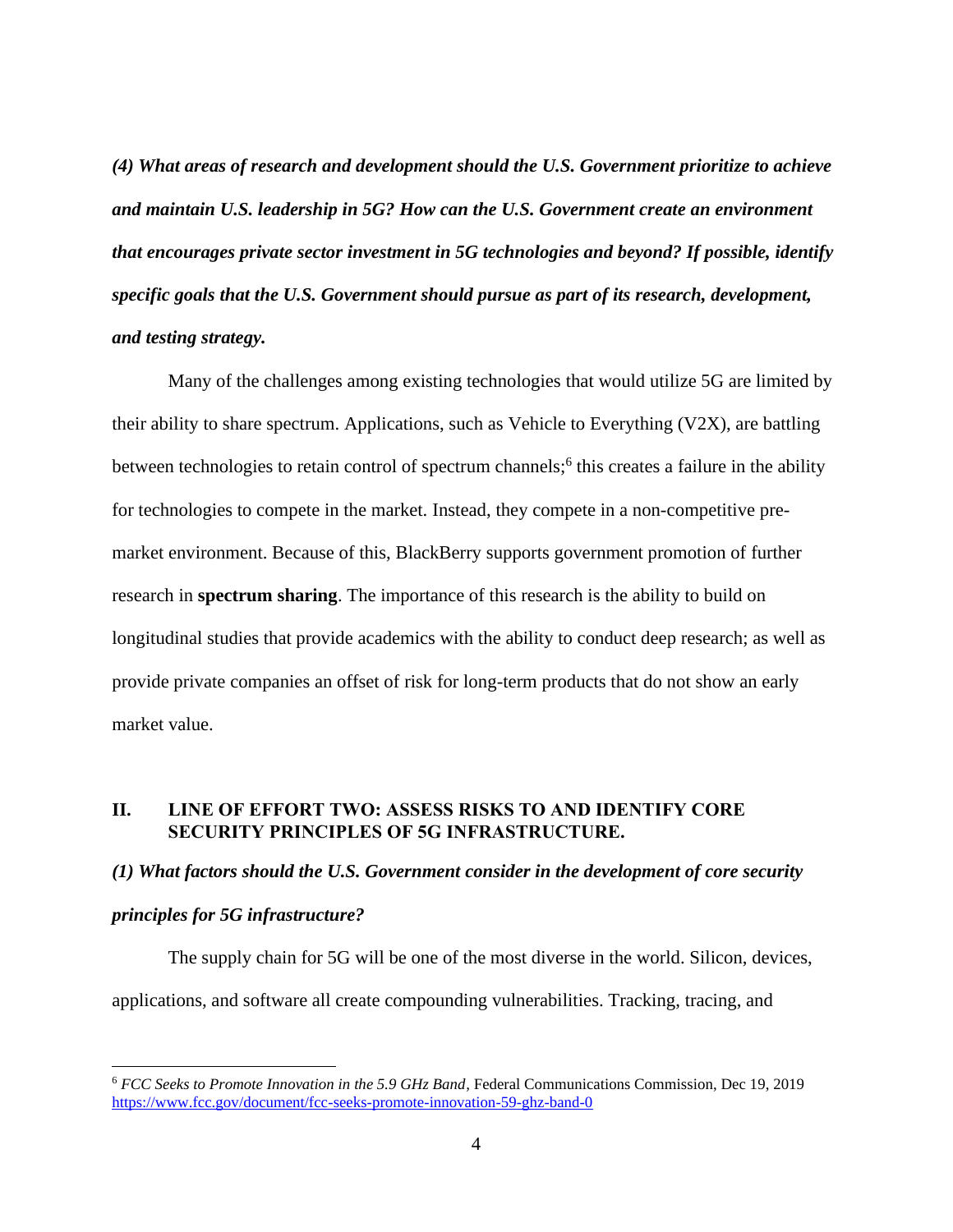verifying these products will differ from hardware to software. However, some basic security levels should be required from manufactures, regardless of type. For example, manufacturers should meet minimum levels of security practices and audits for critical infrastructure. Utilizing the National Institute of Standards and Technology (NIST) *Framework for Improving Critical Infrastructure Cybersecurity* provides a baseline for key internal controls. Inherent in this is the ability to maintain a robust insider threat program<sup>7</sup> ensuring that vulnerabilities and *backdoors*  are not build into the system. Technologies which require continuous and automated authentication and zero-trust architecture aid in this process. Therefore, BlackBerry suggests encouraging standards development for zero-trust to ensure the application of artificial intelligence technologies and other advanced technologies as part of the security solutions development.

Also inherent within the framework is the need for a robust supply chain risk management system (SCRM).<sup>8</sup> To truly trace and track an entire supply chain for a product a manufacturer must be able to maintain a serialized track and trace (STT) process. A secure and effective way to do this is through unique cryptographic keys injected into each device, providing a secure means by which each unique manufactured element can be individually tracked, and verified. For software developers, full vulnerability scans must be completed. This is especially important when source code is not fully availed; a focus on **binary static analysis tools** can aid, along with sound cyber business practices, to ensure the security of the software supply chain.

<sup>7</sup> *Framework for Improving Critical Infrastructure Cybersecurity,* Page 27, NIST April *16,*2018*.*  <https://nvlpubs.nist.gov/nistpubs/CSWP/NIST.CSWP.04162018.pdf>

<sup>8</sup> *Framework for Improving Critical Infrastructure Cybersecurity,* Page 15-21, NIST April *16,*2018*.*  <https://nvlpubs.nist.gov/nistpubs/CSWP/NIST.CSWP.04162018.pdf>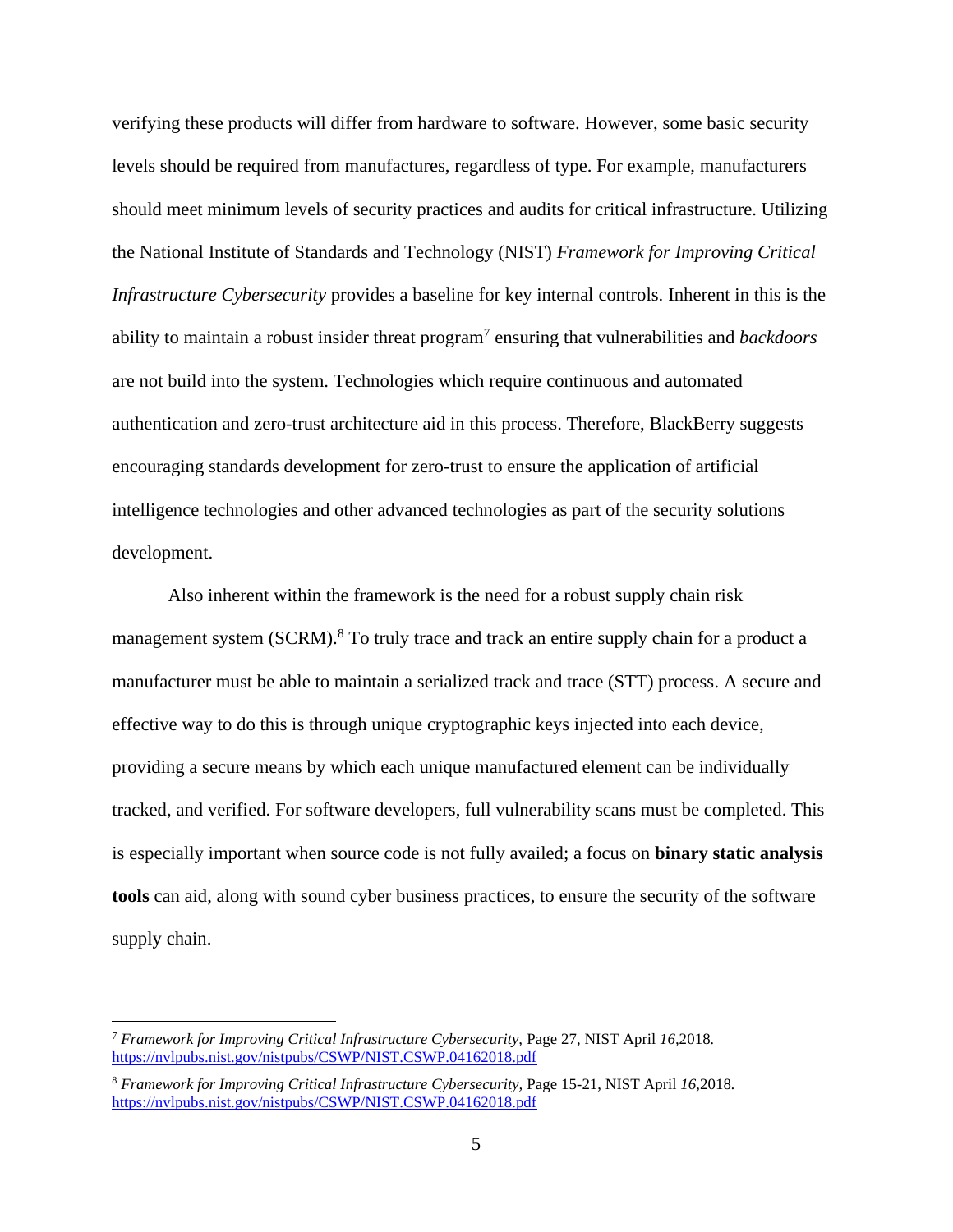*(3) What constitutes a useful and verifiable security control regime? What role should security requirements play, and what mechanisms can be used to ensure these security requirements are adopted?*

As mentioned previously, BlackBerry applauds the work done by NIST and its contributors; therefore, we recommend the development of a NIST Framework for 5G security. Such framework would outline 3<sup>rd</sup> party audit requirements. BlackBerry supports the Cyberspace Solarium Commission's (CSC) recommendations on increased reporting requirements, publicprivate coordination, and *Whole-of-Country* approach to critical infrastructure security [along with many other recommendations presented by the group].<sup>9</sup> In March of 2020 the CSC released a report citing 5G as one of the *trends* that are reshaping the cyberspace, and driving the need for more advanced security measures. The administration should consider utilizing the full power of government regulation to ensure high standards of security and reporting, as discussed in the document. The administration should also consider increased stakeholder contributions and public-private partnerships to ensure a full understanding and shared responsibility for network security. Also, prominent in the CSC report is the need for strong allies in developing a security system. As such, co-developing reporting and security standards with allied governments would ensure businesses a streamlined approach to security; and provide government assurance that products and services across borders meet the same standards for security and privacy protection.

<sup>9</sup>*Cyberspace Solarium Commission Final Report,* March 2020, [https://drive.google.com/file/d/1ryMCIL\\_dZ30QyjFqFkkf10MxIXJGT4yv/view](https://drive.google.com/file/d/1ryMCIL_dZ30QyjFqFkkf10MxIXJGT4yv/view)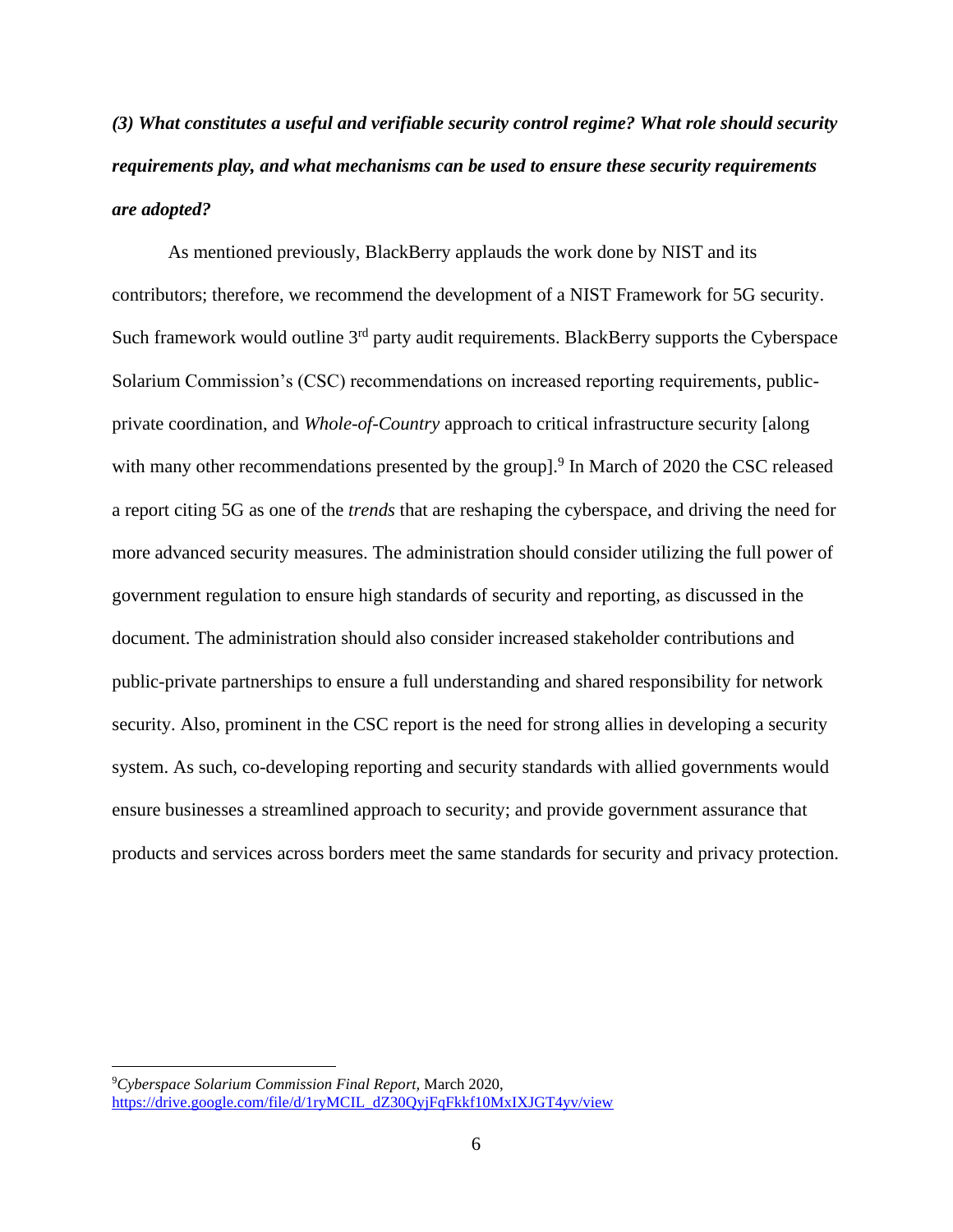# **III. LINE OF EFFORT THREE: ADDRESS RISKS TO U.S. ECONOMIC AND NATIONAL SECURITY DURING DEVELOPMENT AND DEPLOYMENT OF 5G INFRASTRUCTURE WORLDWIDE.**

#### *(1) What opportunities does the deployment of 5G networks worldwide create for U.S.*

### *companies?*

The increase in data rates and decrease in data costs of 5G networks encourage new use cases and subsequently increase the rate of innovation. As pointed out in a paper presented by the Information Technology and Innovation Foundation (ITIF) 5G is the next step in a cycle of dizzying innovation that began with 4G and LTE.<sup>10</sup> Future updates to 5G will enable digitization in new verticals including enhancements to automotive safety and efficiency. The initial advancements in V2X technologies can move beyond basic safety messaging to providing full advantages to automated vehicles aiding in the reduction of traffic issues, improved energy savings, safety, and – as a value to all industries – increased reliability of logistics systems. Widely deployed sensors will make agriculture more efficient through shared sensor data and on the edge AI, which will deliver needed nutrients to crops under optimal conditions; and therefor increase yield. Medical information will be less costly to collect, and analyze, and share in a secure manner improving patient outcomes. The values to public good, national defense, and economic growth are innumerable with more versatile networks. However, this is only possible if data and privacy are secure and if its effects extend beyond one country. A lack of universal standards or a system built on vulnerability will stunt 5G potential.

<sup>&</sup>lt;sup>10</sup>A U.S. National Strategy for 5G and Future Wireless Innovation, Information Technology and innovation foundation. <https://itif.org/publications/2020/04/27/us-national-strategy-5g-and-future-wireless-innovation>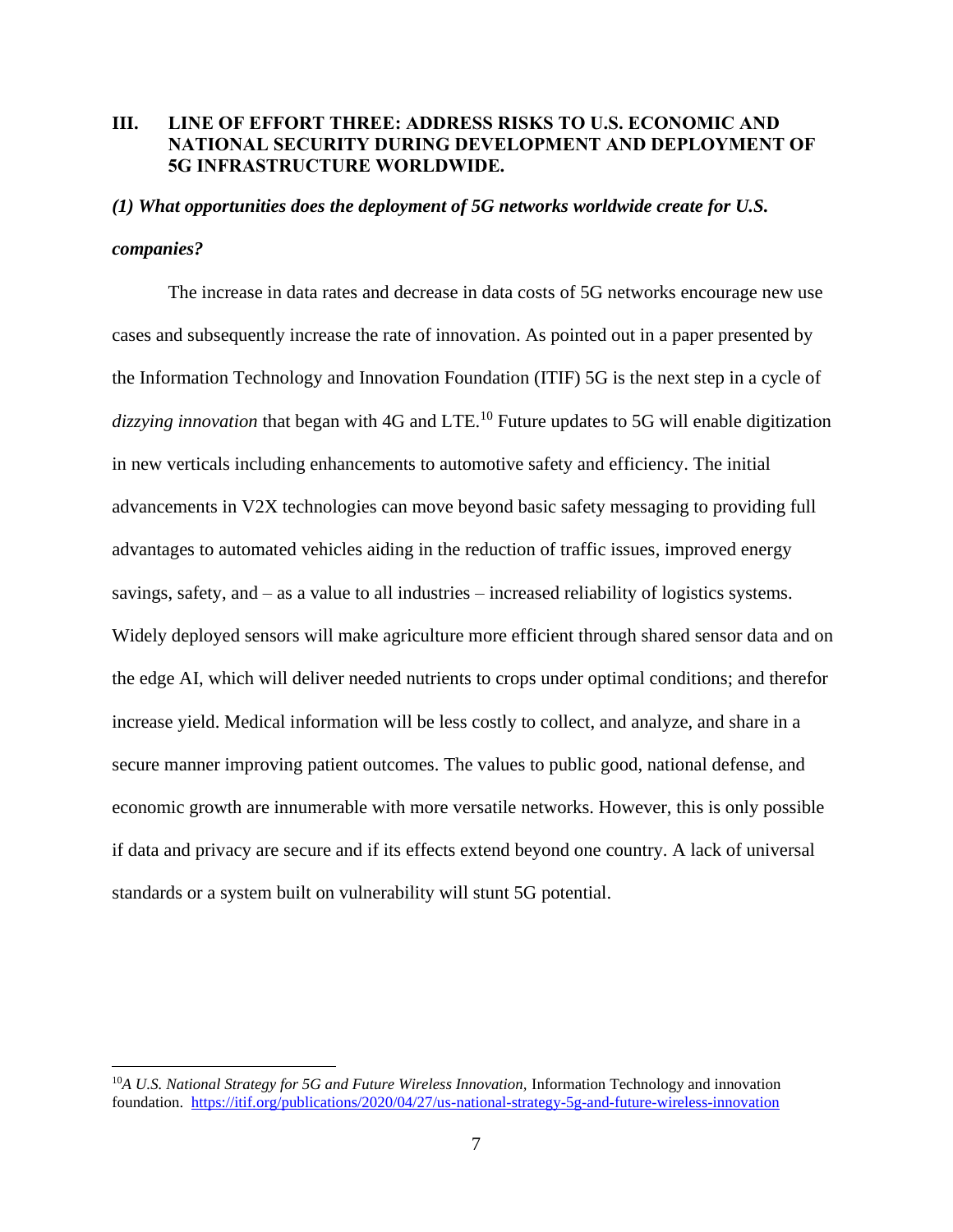# **IV. LINE OF EFFORT FOUR: PROMOTE RESPONSIBLE GLOBAL DEVELOPMENT AND DEPLOYMENT OF 5G.**

#### *(3) What tools or approaches could be used to mitigate risk from other countries' 5G*

#### *infrastructure? How should the U.S. Government measure success in this activity?*

To optimize risk mitigation BlackBerry recommends a multi-tier approach. This begins with secure supply chain management, through a thorough STT system and software lifecycle management through binary static analysis tools. It continues with network security. This includes secure 5G network management, operation, and monitoring. [For example, session control and traffic flow management signaling at the interworking gateways.] Finally, it requires security at the software level beginning with secure embedded operating systems and protected external endpoints, and then ensuring security within the system utilizing a zero-trust architecture that is enabled by behaviorally based machine learning that can rapidly adapt rules based on threat.

We recommend a series of traditional as well as peer-based models to measure success. For example, number of breaches per intrusion attempts, mean-time-to-contain, mean-time-todetect, and comparing these metrics state-to-state, as well as country-to-country. It is important that the comparison is not seen as a competition between allies, but as a level of information sharing that is designed to build better practices and lessons learned daily.

## **V. CONCLUSION**

BlackBerry appreciates the opportunity to offer our recommendations to NTIA and we applaud the foresight of the administration in their early collaboration with industry on the matter of 5G security. As we conclude we would like to reiterate that we believe 5G is one of the base

8